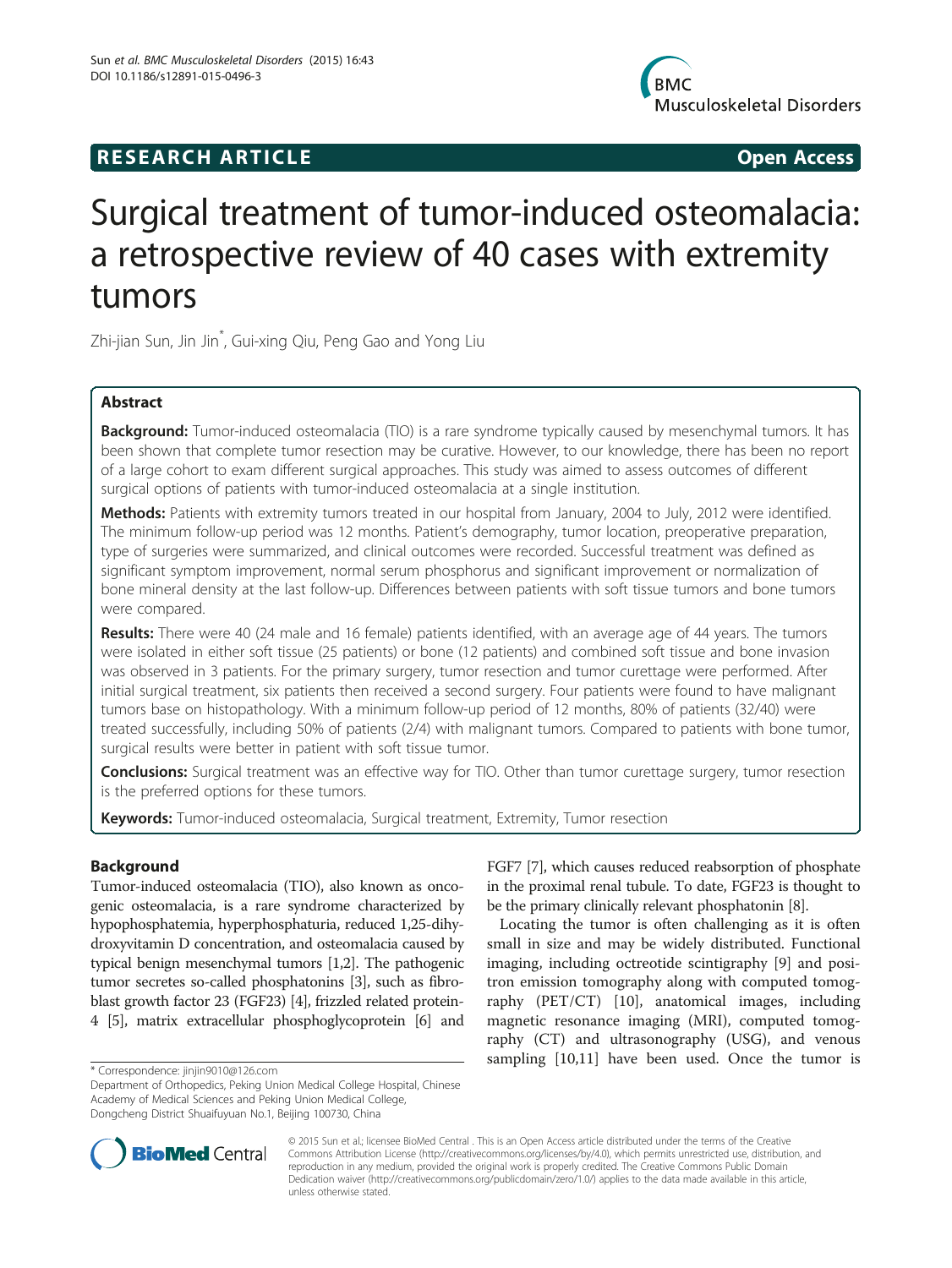successfully localized, surgical removal of the tumor should be planned.

To our knowledge, no study has examined the efficacy of different surgical approaches of TIO in a large cohort perhaps due to rarity and wide distribution of the tumors. Depending on the anatomical location of the tumor, surgery is often performed by different specialties, including orthopedists, otorhinolaryngologists, dentists, urologists and thoracic surgeons [[12,13\]](#page-7-0). Owing to the anatomical features of the tumor, preoperative preparation and choices of surgical approaches are also different. We reported our experience of bone and/or soft tissue tumors of the extremities in our institution. The primary aim of this study was to evaluate the overall outcomes of different surgical treatment and to determine the preferred surgical options. The second aim was to compare the surgical outcomes between soft tissue tumor and bone tumor.

### Methods

#### Patients

We performed a retrospective review of TIO patients with bone and/or soft tissue tumors located at either upper or lower extremities. Patients with tumors in the maxillofacial region or visceral organs were not included in current study. From January, 2004 to July, 2012, 40 TIO patients with extremity tumors and treated surgically at our hospital were identified. Patients' medical records, surgical procedures including preoperative preparations, and pathology reports were reviewed. This study was approved by the institutional review board of Peking Union Medical College Hospital. And written informed consent was obtained from all participants in the study.

#### Preoperative preparation

All patients suspected of TIO were referred to our Orthopedic department from the Endocrinology department. Multiple imaging modalities were used to identify tumor, including functional studies (octreotide scintigraphy and/or PET/CT) and anatomic studies (CT, USG and/or MRI) [[12\]](#page-7-0).

#### Operative procedure

Tumor biopsy was not performed before removal of the tumor for the following reasons: (1) the tumor is usually small and is not biopsiable prior to excision; (2) the tumor is typically characterized as phosphaturic mesenchymal tumor (PMT) and malignant tumors are rarely seen. If pathology after surgery suggested a malignant tumor, a secondary operation with extensive margins would be offered.

For soft tissue tumor, complete tumor, including the integrated capsule, was resected. If the tumor was close to bone margin and bone involvement could not be excluded, part of the cortical bone was also removed.

If the tumor was located in skeletal tissue, extensive tumor curettage and bone allograft was usually performed at the initial surgery with curettage extending for at least 5 mm from the presumed tumor margin according to MRI due to concern about surgical morbidity with complete resection. Yet it should be done cautiously to not breach the cortical bone. A typical case was given in Figure 1. If the tumor was not completely removed in first surgery, tumor resection and custommade artificial prosthesis replacement was offered. With this surgical approach, the complete tumor with at least 20 mm margins would be resected. For patients not suitable for prosthesis replacement or for those who refused,



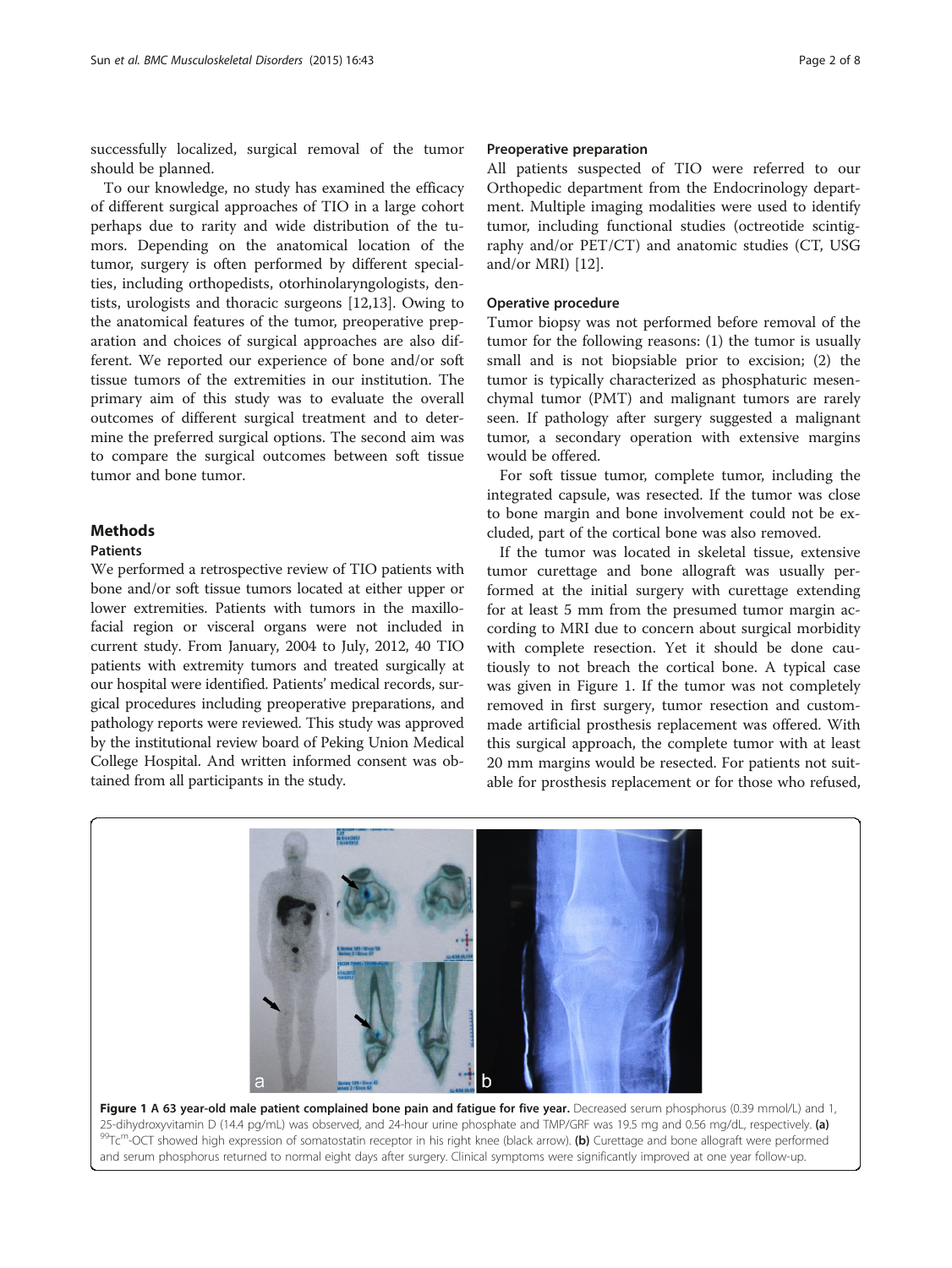a second curettage and bone allograft surgery was attempted. In cases where tumor curettage was difficult, tumor resection and prosthesis replacement would be performed as the first option. The resection range would include at least 20 mm normal tissues to the tumor margin. For the tumor infiltrating both soft tissue and bone, extensive tumor resection and curettage was performed.

If the histopathology after surgery suggested the tumor was malignant, extensive tumor resection with more normal tissues to the tumor margin was suggested. For patients with extensive tumor involvement, amputation was recommended.

#### Postoperative monitoring and follow-up

Serum phosphorus was routinely tested 2 hours, 6 hours, 12 hours, 24 hours, 48 hours, 72 hours, 5 days, and 7 days after surgery, and then every 2–3 days until serum phosphorus levels became normal or patients were discharged. FGF-23 was not measured because we lacked the capability to routinely do so.

For the patients whose pathological result indicated a malignant tumor, a second surgery would be suggested and local radiotherapy was scheduled as necessary.

All the patients were asked to follow-up 3 months after surgery at orthopedic and endocrine clinics, and then every 6–12 months. Secum phosphorus, 1, 25 dihydroxyvitamin D and bone mineral density (evaluated by dual-energy X-ray bone density screening) were regularly monitored during the follow-up period. For the patient whose serum phosphorous didn't return to normal, medical treatment would be arranged by endocrinology physicians. Successful treatment was defined as significant symptom improvement, normal serum phosphorus and significant improvement or normalization of bone mineral density at the last follow-up.

#### Statistical analysis

Data were analyzed using statistical software SPSS version 16.0 (SPSS Inc, Chicago, IL). Fisher's exact test was used to test the difference of gender ratio, pathological fracture rate, secondary operation rate and overall serum phosphorus recovery rate between patients with soft tissue tumors and bone tumors. Independent t-test was used to test the difference of age, disease course, serum phosphorus level, tumor size, operating time, bleeding volume and follow-up period between patients with soft tissue tumors and bone tumors. Statistically significant differences were defined by  $p < 0.05$ .

#### Result

#### General characteristics of TIO patients

A total of 40 patients (24 males and 16 females) with an average age of  $44 \pm 12$  years (range of  $20-67$  years) were identified in this cohort. All patients had symptoms of

bone pain, fatigue and difficulty walking. 75% (30/40) of patients had at least one site of pathological fracture caused by osteomalacia, primarily in ribs and lower extremities. Decreased serum phosphorus was seen in all patients with an average of  $0.44 \pm 0.12$  mmol/L (range of 0.27-0.66 mmol/L) (normal range of  $0.81-1.45$  mmol/L), whereas serum calcium was normal in all patients with an average of  $2.31 \pm 0.12$  mmol/L (range of 2.10-2.62 mmol/L). Alkaline phosphatase (ALP) was usually elevated with an average of  $277 \pm 126$ U/L (range of 66-759U/L). The average 1,25-dihydroxyvitamin D was  $18.7 \pm$ 11.8 pg/mL (range of 7.2-45.8 pg/mL). 24-hour urine phosphate and 24-hour urine calcium was  $743 \pm 468$  mg (range of 67-2171 mg) and  $103 \pm 68$  mg (range of 1.2-281 mg), respectively. And the average TMP/GFR was  $0.39 \pm$ 0.2 mg/dL (range of 0.12-0.99 mg/dL).

All 40 patients received  $^{99}$ Tc<sup>m</sup>-OCT ( $^{99}$ Tc<sup>m</sup>-octreotide) and 39 showed high expressions at different regions. The tumor of the patient with negative  $99^{\circ}$ Tc<sup>m</sup>-OCT (see Table [1](#page-3-0), patient 17) was discovered through physical examination. And the tumor was located at subcutaneous tissue of her right thigh. Six patients received PET/CT and all showed hypermetabolic zone the same as  $\rm{^{99}Tc^m\text{-}OCT}$ did. The tumors were located at soft tissue and bone in 25 and 12 patients, respectively. Both soft tissue and bone invasion was observed in three patients. 90% (36/40) of the tumors were in the lower extremities. The tumor location for each patient is listed in Table [1.](#page-3-0)

#### Primary surgical treatment

All patients received tumor resection or curettage by the single senior doctor. 39 of 40 patients in this series were primary surgical cases (except patient 19). The mean operating time and mean bleeding volume was  $103 \pm$ 54 min (range of 20-260 min) and  $127 \pm 257$  mL (range of 20-1200 mL), respectively.

For soft tissue tumors, tumor resection was performed. With the help of pre- and intra-operative USG location, the tumor could usually be successfully isolated despite its small size, with the exception of patient 39. In three patients (patient 9, 14 and 19), the tumors were close to the bone, so some cortical bone tissues were removed together.

For bone tumors, tumor curettage and bone allograft was performed in nine patients; tumor resection and bone allograft was performed in one patient (patient 30); tumor resection and total hip arthroplasty (THA) was performed in two patients (patient 20 and 32).

For the three patients with both soft tissue and bone tumors, tumor resection and curettage was attempted first. In patient 13, the tumor was too widely involved, thus only part of it was removed.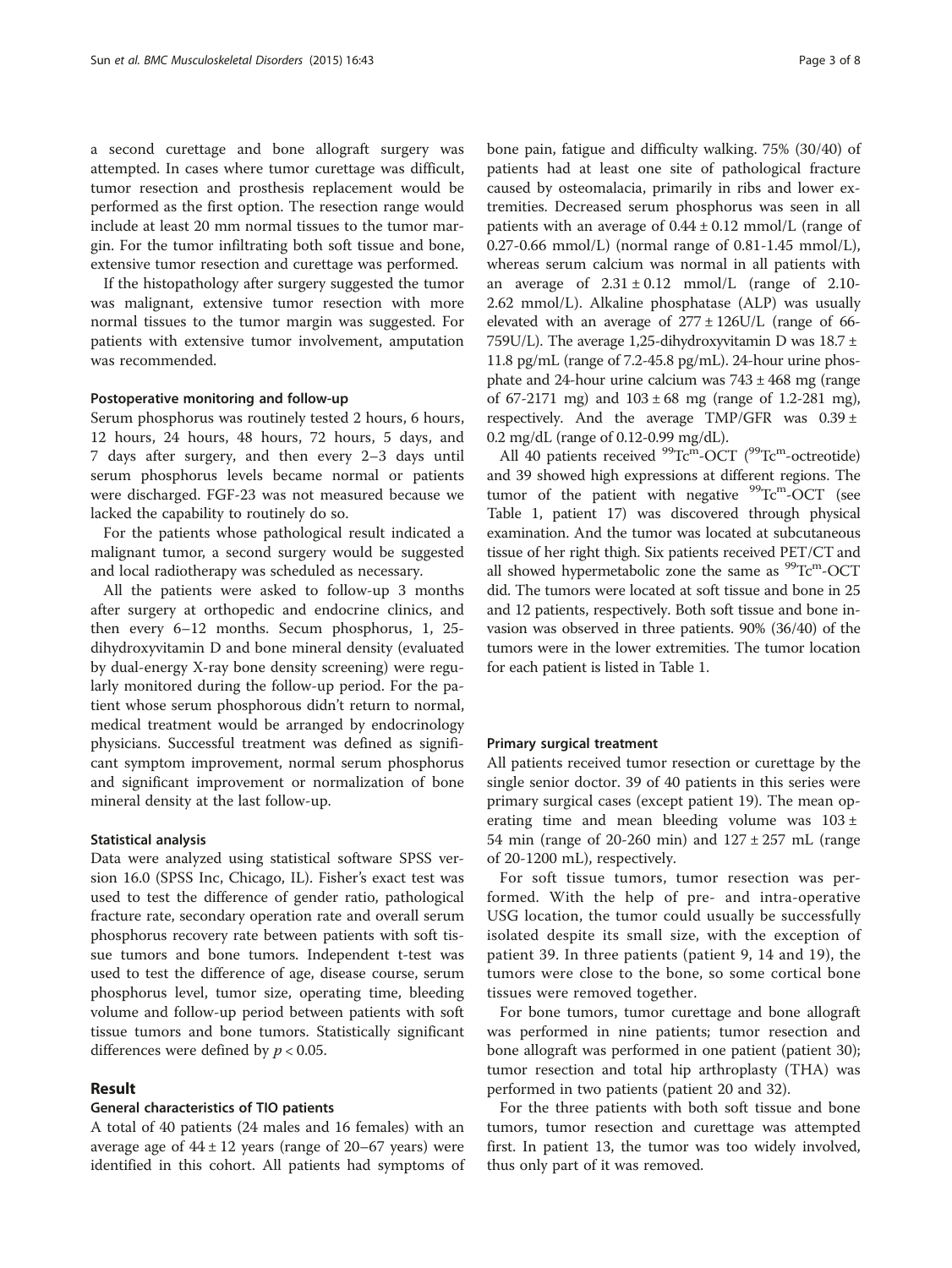| No.            | Gender/age (year) | <b>Tumor location</b>                           | Primary surgical procedure                                  | Histopathology | SP level/recovery day | Secondary surgery/surgical<br>procedure/SP level                      |
|----------------|-------------------|-------------------------------------------------|-------------------------------------------------------------|----------------|-----------------------|-----------------------------------------------------------------------|
| $\mathbf{1}$   | F/42              | soft tissue of right thigh                      | Tumor resection                                             | <b>MPNST</b>   | Unnormalized          | <b>No</b>                                                             |
| $\overline{2}$ | F/41              | soft tissue of left medial ankle                | Tumor resection                                             | <b>GCTTS</b>   | Normalized/8 days     | <b>No</b>                                                             |
| 3              | F/53              | Bone tissue of right tibial plateau             | Curettage and bone allograft                                | <b>PMT</b>     | Unnormalized          | Yes/Tumor resection and<br>prosthesis reconstruction/<br>Normalized   |
| 4              | M/52              | Bone tissue of medial condyle<br>of right femur | Curettage and bone allograft                                | No tumor cells | Unnormalized          | No                                                                    |
| 5              | M/41              | Soft tissue of right thigh                      | Tumor resection                                             | <b>PMT</b>     | Normalized/6 days     | No                                                                    |
| 6              | M/30              | Bone and soft tissue of left<br>distal femur    | Tumor resection and curettage<br>with cement reconstruction | Malignant PMT  | Unnormalized          | No                                                                    |
| $\overline{7}$ | F/28              | Soft tissue of left thigh                       | Tumor resection                                             | <b>PMT</b>     | Normalized/7 days     | No                                                                    |
| 8              | M/29              | Soft tissue of right foot                       | Tumor resection                                             | <b>PMT</b>     | Normalized/5 days     | No                                                                    |
| 9              | M/57              | Soft tissue of left leg                         | Tumor resection                                             | <b>PMT</b>     | Normalized/6 days     | No                                                                    |
| 10             | F/47              | Soft tissue of left thigh                       | Tumor resection                                             | <b>PMTMCT</b>  | Normalized/3 days     | No                                                                    |
| 11             | M/57              | Soft tissue of right thigh                      | Tumor resection                                             | <b>PMT</b>     | Normalized/7 days     | No                                                                    |
| 12             | M/27              | Bone tissue of left greater trochanter          | Curettage and bone allograft                                | <b>PMT</b>     | Unnormalized          | Yes/Curettage and<br>bone allograft/<br>Unnormalized                  |
| 13             | F/33              | Bone and soft tissue of<br>right leg            | Partial tumor resection                                     | <b>PMT</b>     | Unnormalized          | Yes/Amputation/normalized<br>(malignant PMT)                          |
| 14             | F/43              | Soft tissue of left leg                         | Tumor resection and partial<br>fibula resection             | PMT            | Normalized/3 days     | No                                                                    |
| 15             | F/34              | Bone and soft tissue of<br>right leg            | Tumor resection and curettage<br>with bone allograft        | Malignant PMT  | Unnormalized          | Yes/Amputation/Normalized                                             |
| 16             | M/43              | Soft tissue of left forearm                     | Tumor resection and partial<br>radius resection             | <b>PMT</b>     | Normalized/12 days    | <b>No</b>                                                             |
| 17             | F/49              | Soft tissue of right thigh                      | Tumor resection                                             | <b>PMT</b>     | Normalized/5 days     | No                                                                    |
| 18             | M/54              | Soft tissue of right foot                       | Tumor resection                                             | <b>PMT</b>     | Normalized/7 days     | No                                                                    |
| $19*$          | F/29              | Soft tissue of right foot                       | Tumor resection                                             | <b>PMT</b>     | Unnormalized          | No                                                                    |
| 20             | M/39              | Bone tissue of right femur head                 | Tumor resection and THA                                     | <b>PMT</b>     | Normalized/6 days     | No                                                                    |
| 21             | F/48              | Soft tissue of left foot                        | Tumor resection                                             | <b>PMT</b>     | Normalized/3 days     | No                                                                    |
| 22             | M/66              | Soft tissue of left thigh                       | Tumor resection                                             | <b>PMT</b>     | Normalized/2 days     | <b>No</b>                                                             |
| 23             | M/50              | Bone tissue of left tibial plateau              | Curettage and bone allograft                                | <b>PMT</b>     | Unnormalized          | Yes/Tumor resection and<br>prosthesis reconstruction/<br>unnormalized |
| 24             | F/67              | Soft tissue of left foot                        | Tumor resection                                             | <b>PMT</b>     | Normalized/3 days     | No                                                                    |

## <span id="page-3-0"></span>Table 1 Surgical options and effects for the treatment of patients with TIO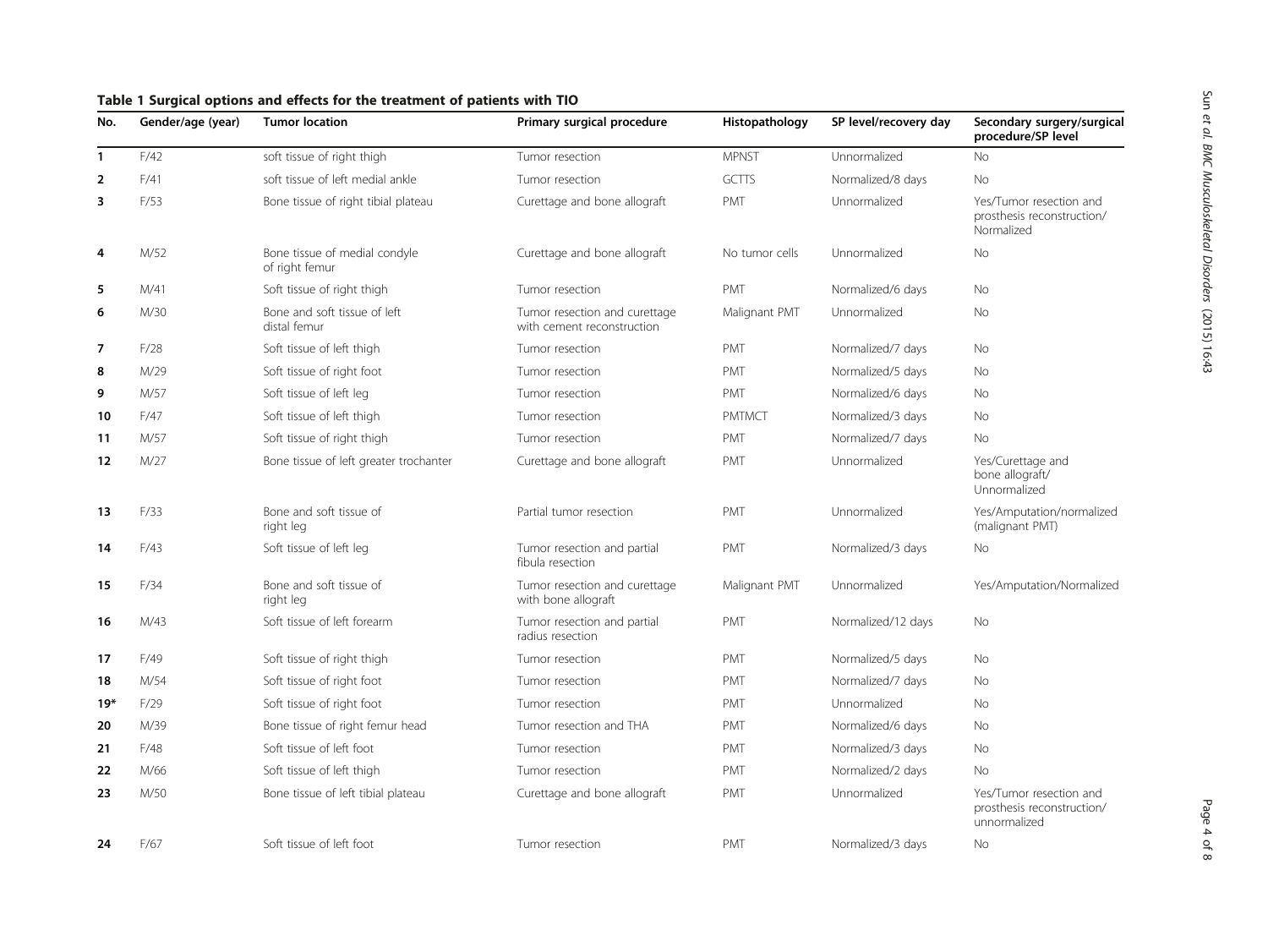| 25 | M/47 | Soft tissue of right hip                     | Tumor resection                    | <b>PMT</b>     | Normalized/6 days | <b>No</b>                                                                 |
|----|------|----------------------------------------------|------------------------------------|----------------|-------------------|---------------------------------------------------------------------------|
| 26 | F/59 | Bone tissue of medial condyle of right femur | Curettage and bone allograft       | No tumor cells | Normalized/7 days | Yes/Tumor resection and<br>prosthesis reconstruction/<br>normalized (PMT) |
| 27 | M/37 | Soft tissue of left foot                     | Tumor resection                    | <b>PMT</b>     | Normalized/3 days | <b>No</b>                                                                 |
| 28 | M/50 | Soft tissue of right arm                     | Tumor resection                    | PMT            | Normalized/7 days | <b>No</b>                                                                 |
| 29 | M/29 | Soft tissue of right leg                     | Tumor resection                    | <b>PMT</b>     | Normalized/5 days | <b>No</b>                                                                 |
| 30 | M/20 | Bone tissue of right ulna                    | Tumor resection and bone allograft | PMT            | Unnormalized      | <b>No</b>                                                                 |
| 31 | M/50 | Bone tissue of right tibial plateau          | Curettage and bone allograft       | No tumor cells | Unnormalized      | No                                                                        |
| 32 | F/47 | Bone tissue of right femur head              | Tumor resection and THA            | <b>PMT</b>     | Normalized/6 days | <b>No</b>                                                                 |
| 33 | M/32 | Bone tissue of right greater trochanter      | Curettage and bone allograft       | <b>PMT</b>     | Normalized/8 days | <b>No</b>                                                                 |
| 34 | F/38 | Bone tissue of right greater trochanter      | Curettage and bone allograft       | PMT            | Normalized/7 days | <b>No</b>                                                                 |
| 35 | M/39 | Soft tissue of left thigh                    | Tumor resection                    | <b>PMTMCT</b>  | Normalized/4 days | <b>No</b>                                                                 |
| 36 | M/63 | Bone tissue of right distal femur            | Curettage and bone allograft       | PMT            | Normalized/8 days | No                                                                        |
| 37 | M/46 | Soft tissue of right foot                    | Tumor resection                    | <b>PMTMCT</b>  | Normalized/2 days | No                                                                        |
| 38 | M/31 | Soft tissue of right wrist                   | Tumor resection                    | PMT            | Normalized/5 days | <b>No</b>                                                                 |
| 39 | F/57 | Soft tissue of left thigh                    | No tumor was found                 | No tumor cells | Unnormalized      | <b>No</b>                                                                 |
| 40 | M/62 | Soft tissue of right leg                     | Tumor resection                    | hemangioma     | Normalized/7 days | <b>No</b>                                                                 |

### Table 1 Surgical options and effects for the treatment of patients with TIO (Continued)

SP, serum phosphorus; MPNST, malignant peripheral nerve sheath tumor; GCTTS, giant cell tumor of tendon sheath; PMT, phosphaturic mesenchymal tumor; PMTMCT, PMT mixed connective tissue variant; THA, total hip arthroplasty.

\*This patient received tumor resection at the same region twice in other hospital and the tumor was not completely removed both times.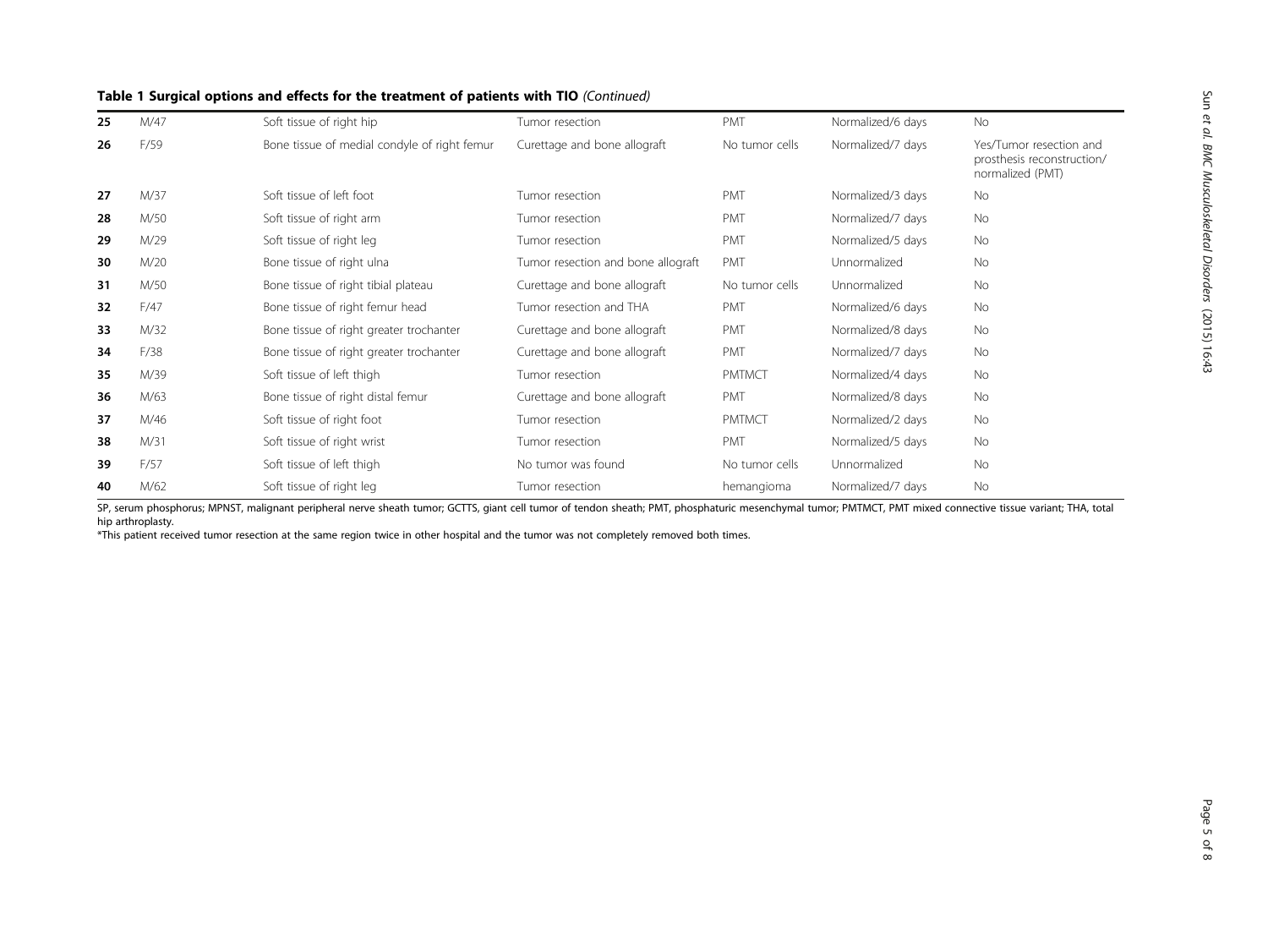#### Secondary surgical treatment

10 patients required secondary surgery, including four patients with malignant tumors (patient 1, 6, 13 and 15) and six patients with bone tumors (patient 3, 4, 12, 23, 26 and 31). However, only six patients whose tumors were not completely removed received secondary surgery. Two patients (patient 3 and 23) with proximal tibial tumor received tumor resection and prosthesis reconstruction. One patient (patient 26) with distal femur tumor received tumor resection of distal femur and prosthesis reconstruction. One patient (patient 12) with greater trochanter tumor underwent tumor curettage and bone allograft again. The last two patients (patient 13 and 15) were diagnosed with malignant tumor and underwent amputation. Other patients refused secondary surgeries.

#### Histopathology

Histopathology showed PMT in 34 patients (85%, 34/ 40), of which three patients showed malignant PMT [[14\]](#page-7-0). Typical PMT are composed of spindled cells with a highly vascular, embedded in a distinctive myxoid to myxochondroid matrix, with "grungy" or flocculent calcification. Osteoclast-like giant cells, cicrocysts, prominent blood vessels, cartilage-like matrix and woven bone were admixed with these small cells. Spindled cells of benign PMT were of low nuclear grade and low mitotic activity. For malignant PMT, spindled cells were characterized as high nuclear grade, high cellularity and elevated mitotic activity. Involvements of surrounding soft tissue and cancellous bone were observed in these three patients with malignant PMT. Other histopathologic diagnoses included one malignant peripheral nerve sheath tumor (MPNST), one giant cell tumor of tendon sheath (GCTTS) and one hemangioma. No tumor tissues were found in three patients. The pathological results of each patient are listed in Table [1.](#page-3-0)

#### Surgical results and follow-up

All patients were followed up for at least 12 months (average: 43 months; range: 12–106 months). Serum phosphorus returned to normal in 72.5% (29/40) of patients  $5.6 \pm 2.2$  days (range of 2–12 days) after primary surgery. After secondary surgery, serum phosphorus became normal in three more patients. During a minimum 12 months follow-up period, significant clinical symptom improvements and improvements of bone mineral density were observed in all these patients. Thus successful treatment was achieved in 80% of patients (32/ 40). Eight patients still have decreased serum phosphorus and are receiving medical therapy. No patients died during follow-up period.

Four malignant tumors were found in this cohort. Two who received amputation achieved ensuing normal serum phosphorus (patient 13 and 15) and no tumor recurrence was observed at the last follow-up; the other two patients refused secondary operation and received irradiation with a median radiation dose of 50 Gy for five weeks, yet serum phosphorus did not become normal, despite that no distant metastasis was observed showed by  ${}^{99}$ Tc<sup>m</sup>-OCT (patient 1 and 6).

#### Comparison of soft tissue tumor and bone tumor

Differences between patients with soft tissue tumors and bone tumors were further compared (Table 2). No statistical differences were found in gender ratio, age, disease course, pathological fracture rate, serum phosphorus level and tumor size. Although operating time of primary surgery was longer and bleeding volume was greater in patients with bone tumors, this was not statistically significant ( $p > 0.05$ ). Secondary surgery rate was significantly higher in patients with bone tumors ( $p <$ 0.05). Although the overall serum phosphorus recovery rate in patients with soft tissue tumors was 88%, and only 58% in bone tumors, no statistical significance was found ( $p > 0.05$ ). There was no difference in follow-up period, either.

#### **Discussion**

80% (32/40) of our study cohort was treated successfully through complete tumor removal surgery during an average follow-up period of 43 months, including 29 patients after primary surgery and three after secondary surgery. To gain complete remission of clinical symptoms, the tumor must be completely removed. For the eight patients in this cohort whose serum phosphorus

#### Table 2 Comparison of TIO patients with soft tissue tumor or bone tumor

|                                      | Soft tissue tumor<br>$(n = 25)$ | <b>Bone tumor</b><br>$(n = 12)$ |
|--------------------------------------|---------------------------------|---------------------------------|
| General characteristics              |                                 |                                 |
| Gender (F:M)                         | 10:15                           | 4:8                             |
| Age (year)                           | $46 \pm 12$                     | $44 \pm 13$                     |
| Disease course (year)                | $4.8 \pm 2.3$                   | $7.7 \pm 7.0$                   |
| Pathological fracture (%)            | 32(8/25)                        | 17(2/12)                        |
| SP level (mmol/L) <sup>*</sup>       | $0.44 \pm 0.11$                 | $0.46 \pm 0.15$                 |
| Longest diameter of tumor cm)        | $2.9 \pm 1.4$                   | $2.2 \pm 1.6$                   |
| Primary operation message            |                                 |                                 |
| Operating time (minute)              | $85 \pm 42$                     | $109 \pm 39$                    |
| Bleeding volume (mL)                 | $72 \pm 138$                    | $153 \pm 281$                   |
| Secondary operation rate $(\%)^{\#}$ | 0(0/25)                         | 33(4/12)                        |
| Overall SP recovery rate (%)         | 88(22/25)                       | 58(7/12)                        |
| Follow-up period (month)             | $35 \pm 31$                     | $26 \pm 34$                     |

SP, serum phosphorus.

\* The normal range of SP level was 0.81-1.45 mmol/L.

 $^{*}p < 0.05$ .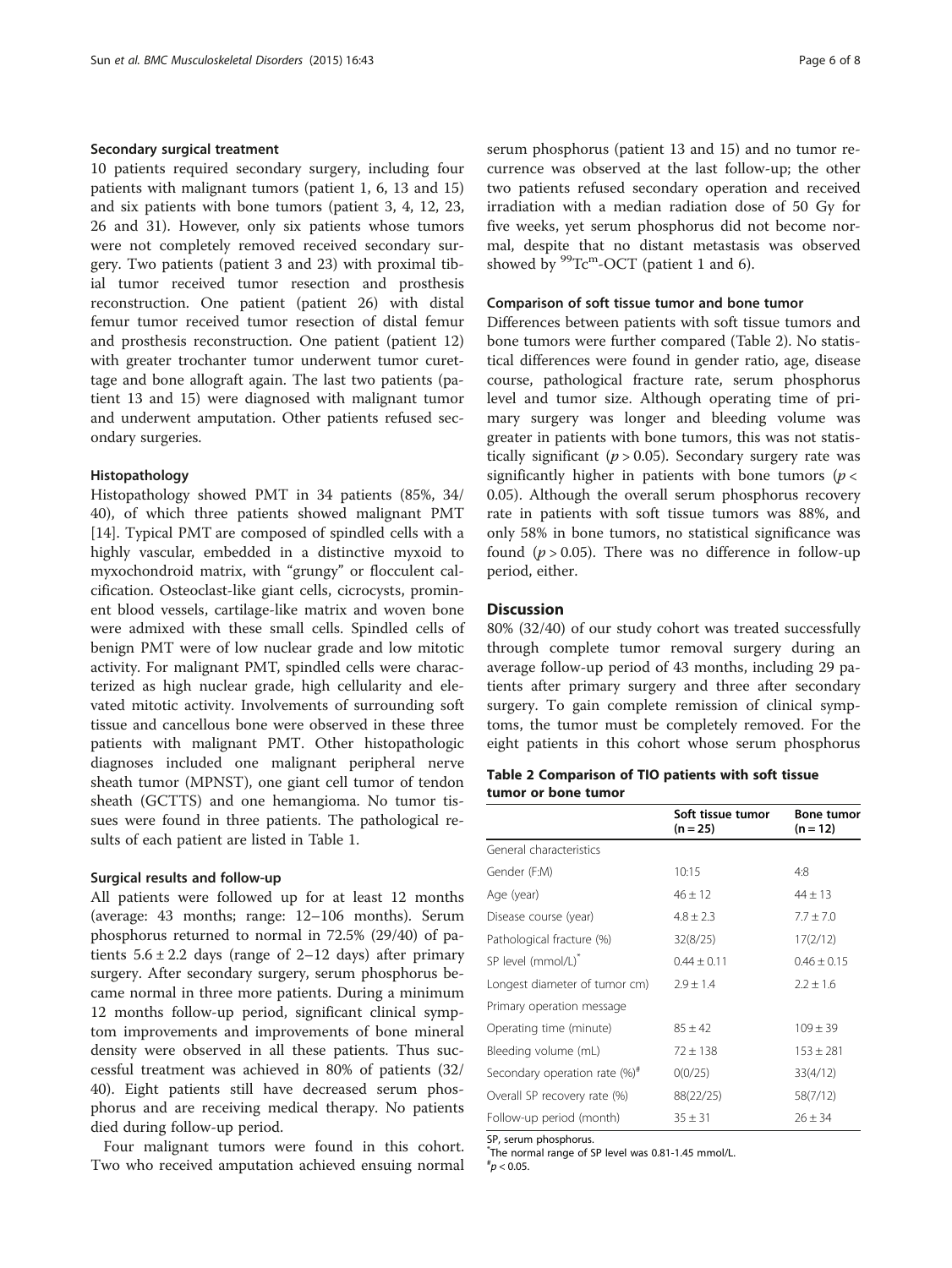levels were only partially normalized, their tumors were incompletely resected.

Soft tissue tumors usually had clear boundaries and were well-encapsulated, so complete tumor resection was straightforward. However, some tumors grew close to bone, so sometimes it was difficult to distinguish whether bone involvement existed; in these cases, some bone tissue was removed. In fact, some cortical bone was resected in three patients with soft tumors in this series, and all of them completely recovered. The prognosis for TIO patients with soft tissue tumor was good, as 88% of patients achieved normal serum phosphorus in this study. Of the three patients whose serum phosphorus did not return to normal, one had a malignant tumor (patient 1), one had two previous surgeries at the same site (patient 19), and one had an undetectable tumor (patient 39).

Surgical treatment of bone tumors seemed to be much more difficult, because it was often impossible to distinguish tumors with normal tissues during surgery. Preoperative preparation to determine curettage range was important and tumor curettage with at least 5 mm from tumor margins was suggested. However, only four of nine patients were successfully treated after primary tumor curettage. Harbeck et al. [\[15\]](#page-7-0) reported a 34-year-old male patient with TIO, whose tumor was located to the left greater trochanter. Intraoperatively, a hand-held gamma probe after administration of <sup>111</sup>Indium pentetreotide 1 day before surgery clearly identified the tumor. This report provided us another way to identify the tumor during surgery.

Bone tumor resection appeared to be more effective than curettage. In our study, two patients with femoral head tumors received total femur head resection and THA and both achieved successful treatment at the last follow-up. In addition, three patients with failed primary tumor curettage surgeries received secondary tumor resection and prosthesis reconstruction, two of which were successfully treated. Nevertheless, these kinds of surgeries are often associated with greater morbidity with loss of some limb function. Prosthesis related problems cannot be ignored either. Less invasive treatment has been reported in the literature. Hesse et al. [[16\]](#page-7-0) reported a 40-year-old woman with a tumor in her right femoral head. To preserve her hip joint, CT-guided radiofrequency ablation was performed for two rounds. Complete ablation was achieved, and no tumor recurrence was observed at one year follow-up. Tutton et al. [[17\]](#page-7-0) reported another patient with a tumor in his right iliac bone. CT-guided percutaneous ethanol ablation and percutaneous cryoablation was performed. The tumor was completely destroyed during 12 months follow-up. Although these results are promising, larger sample sizes are still needed. These are alternative methods and could be considered for patients who refuse surgical treatment.

Compared with widely tumor curettage surgery, tumor resection surgery seemed to be a better choice for TIO. However, considering anatomical and functional factors, it's difficult to perform tumor resection in all cases as function could be severely compromised. Tumor curettage could be considered in cases where surgical morbidity was a concern and that attempting to curettage beyond the expected tumor margin was recommended.

The mesenchymal tumor was typically benign whereas malignant tumor was seen as well [[2,12,14,18-21](#page-7-0)]. Four malignant tumors were identified in our series of cases. Of them, two received amputations, one received tumor resection and the last one received tumor curettage. For the last two patients, radiotherapy was arranged even though only a little data had suggested it to be strongly effective [[19](#page-7-0)]. In fact, it was difficult to predict the behavior of these tumors only based on the morphologic findings [[2,18\]](#page-7-0). In our cohort, two of three tumors involving both soft tissue and bone were proved to be malignant, which might be another characteristic to remind us of the behavior of these tumors.

There were some limitations for this study. Firstly, MRI or USG was not routinely performed during the follow-up time for patients with unnormalized serum phosphorus; instead, serum phosphorus and 1, 25 dihydroxyvitamin D as well as bone mineral density were regularly monitored. Only for those with decreased serum phosphorus and intending for further surgical treatment, residual tumors were examined. In addition, the minimum follow-up time was only 12 months, thus long term results could not be concluded. At last, surgeries were not always performed as surgeons planned. Some patients refused further or more invasive operations, which might influence the overall efficacy assessment of surgical treatment.

### Conclusions

We report the surgical management of 40 cases of TIO patients with extremity tumors, which is a relatively large cohort for this rare disease. The majority of patients were treated successfully after tumor removal surgeries. Complete tumor resection was the more effective surgical approach. When this was not feasible, tumor curettage with wide curettage margins could be considered, though persistent or recurrent disease might be more likely.

#### Abbreviations

TIO: Tumor-induced osteomalacia; FGF23: Fibroblast growth factor 23; PET/ CT: Positron emission tomography along with computed tomography; MRI: Magnetic resonance imaging; CT: Computed tomography; USG: Ultrasonography; PMT: Phosphaturic mesenchymal tumor; PMTMCT: PMT mixed connective tissue variant; ALP: Alkaline phosphatase; THA: Total hip arthroplasty; MPNST: Malignant peripheral nerve sheath tumor; GCTTS: Giant cell tumor of tendon sheath; PE: Physical examination; OS: Octreotide scintigraphy; SP: Serum phosphorus.